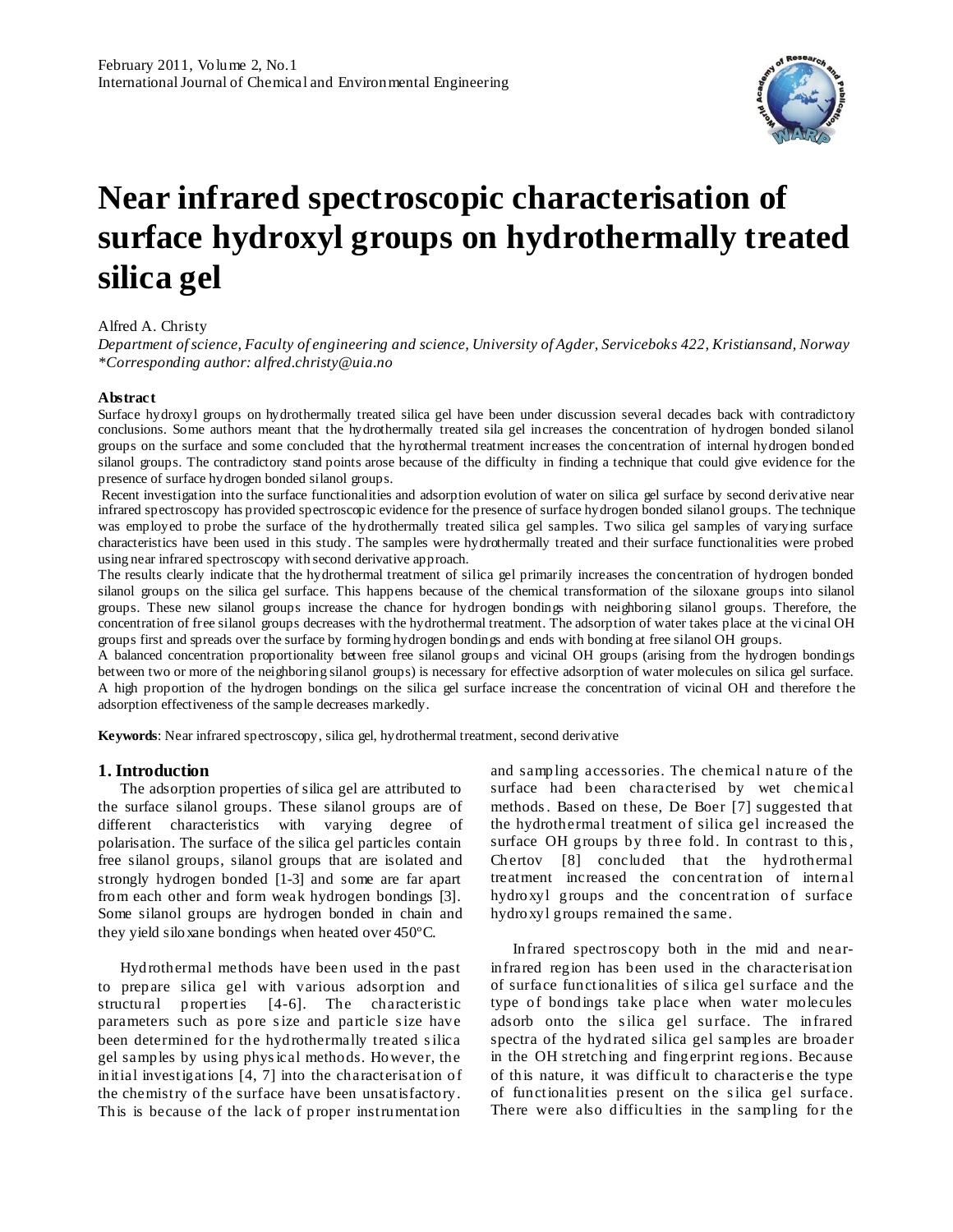infrared spectroscopic measurements in the mid infrared region. Trans mission techniques needed thin transparent discs containing the sample. Since the intensities of absorptions are s maller in the near infrared spectral region, thick samples could be used in measuring the near infrared spectra. However, measurements of dry samples of silica gel needed special setups [9].

 Several different sampling techniques were made available during the past two decades that made spectral measurements easy in these spectral regions . Reflectance accessories are available to measure spectrum of a sample irrespective of its physical state. Transflectance accessory for near infrared spectrophotometers are useful in measuring near infrared spectra of powdered samples. Second derivative techniques in analys ing the infrared spectra have also become useful in interpreting the absorption bands in the near infrared spectra [10-12]. Recently, Christy [13] used near infrared spectroscopy with the aid of second derivative techniques to follow the adsorption evolution of water on silica gel surface to characterise the surface hydroxyl groups. The approach provided a way to distinguish between adsorption of water by hydrogen boned vicinal groups and free s ilanol groups on the surface.

During the adsorption of water molecules by a dry silica gel sample, one broad peak appears in the region  $5600-5000$  cm<sup>-1</sup> indicating the combination absorption of the OH stretching and bending fundamentals of the water molecules. This peak composed of three bands having maximum at 5314, 5270 and 5119  $cm^{-1}$ . By heating the sample at different temperatures and following the adsorption of water molecules on the surface, Christy was able to prove that the band at 5314 cm<sup>-1</sup> was due to the OH groups of water molecules hydrogen bonded to free silanol groups and the band at  $5270 \text{ cm}^{-1}$  was due to the OH groups of water molecules hydrogen bonded to vicinal silanol groups on the surface. Christy [13] has also come up with a model for the adsorption of water molecules on the silica gel surface and concluded that the presence of vicinal groups on the surface of silica gel is a necessary condition for the effective adsorption of water molecules.

The question about whether hydrothermally treated s ilica gel increases the concentration of surface hydroxyl groups or internal hydroxyl groups could be answered by adopting a similar approach. The intention of this work is to subject silica gel samples to hydrothermal treatment and follow the adsorption evolution of water on the surface by us ing near infrared spectroscopy with the help of the trans flectance accessory and use second derivative techniques to extract the underlying features in the

spectra and determine the nature of the hydro xyl groups on the s ilica gel surface and within the s ilica gel particles .

# **2. Material and Method**

*2.1 Materials, hydrothermal treatment and adsorption evolution of water on silica gel surface*

Two different s ilica gel samples (Table. 1) with different surface areas, particle sizes and pore sizes were bought from Sigma -Aldrich. A steel bomb consisting of 25 cm steel pipe with 1cm internal diameter was used in the hydrothermal treatment experiments.

A ceramic heater (BA electric Bunsen from Electrothermal, UK) controlled by an external power supply was used in heating the samples . Samples were evacuated at 200ºC two hours before us ing them in the water adsorption experiments.

| rabic 1.6 mga gersampics useu in uit caperinichts |         |                                      |    |                           |
|---------------------------------------------------|---------|--------------------------------------|----|---------------------------|
| Silicagel                                         |         | Surface area Particle Size Pore size |    | Silanol number            |
| samples                                           | $m^2/g$ | μm                                   | μm | $(OH\text{-}groups/mm^2)$ |
|                                                   | 471     | $37-63$                              | 52 | 3.6                       |
|                                                   | 600     | 210-500                              |    | Σg                        |

**Ta ble 1. Silica gel samples used in the experiments**

1g of dry silica gel sample was placed in the steel bomb and  $1 \text{ cm}^3$  of distilled water was added to the bomb and sealed. The bomb was then placed in a chromatographic oven set at  $160^{\circ}$ C and left for two hours. The bomb was then removed and allowed to cool. The hydrothermally treated sample was removed and evacuated at 200ºC to remove phys ically adsorbed water from the surface. The samples also were heated to 750ºC and 1100ºC to understand the effect of temperature on the s ilanol groups .

#### *2.2. Near infrared (NIR) measurements*

Each of the samples dried as mentioned above, cooled and trans ferred to a sample cup (around 0.3g) with an IR transparent window. The near infrared measurements were made using a PerkinElmer Spectrum One NTS FT-NIR spectrometer (Perkin Elmer Ltd, UK) equipped with a PerkinElmer trans flectance accessory and deuterated triglycine sulphate detector. The sample cup containing the silica gel sample was placed directly on the crystal of the trans flectance accessory and allowed to equilibrate with the surrounding air, and the near infrared spectrum of the sample was measured in the region 10,000–4000 cm<sup>-1</sup> at a resolution of 16 cm<sup>-1</sup>. A total of 30 scans were made each time.

The reflectance spectra showing the evolution of adsorption of water on silica gel were then converted to log (1/R) format and derivated twice and saved.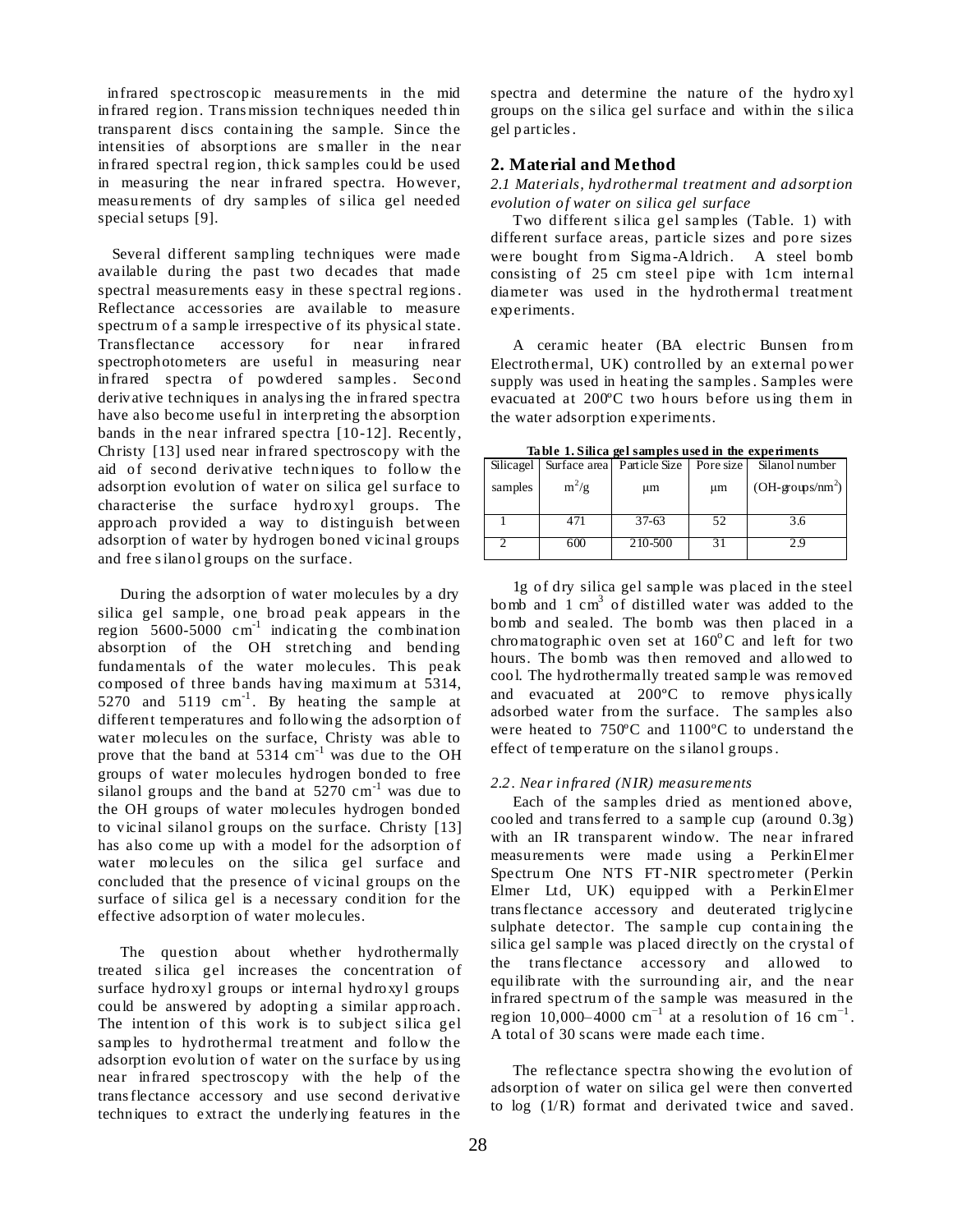These spectra were used in the detailed analysis of the hydroxyl groups on silica gel sample.

# **3. Results and discussion**

#### *3.1. Chemical nature of silica gel surface*

Most of the spectra acquired during the adsorption evolution of water are presented as second derivative profiles . Recognizing the features of a second derivative spectrum is important to understand the interpretations used in the data analysis. A detailed description of the applications of the second derivative can be found elsewhere [13].

**Ta ble 2. Near Infrared band assignments for a hydrothermally treated silica gel sample in the region 8000-4000 cm-1 [13].**

| $\overline{\text{Peak}}$ (cm <sup>-1</sup> ) | <b>Band</b> assignment                                                                                               |  |  |  |
|----------------------------------------------|----------------------------------------------------------------------------------------------------------------------|--|--|--|
|                                              | Overtone-OH stretchings                                                                                              |  |  |  |
| 7316                                         | free silanol groups                                                                                                  |  |  |  |
| 7225                                         | vicinal silanol groups                                                                                               |  |  |  |
| 7121, 6861                                   | water molecules hydrogen bonded to<br>silanol groups, water molecules<br>hydrogen bonded to other water<br>molecules |  |  |  |
|                                              |                                                                                                                      |  |  |  |
| 5311                                         | Combination band OH stretching and<br>bending<br>water molecules hydrogen bonded to<br>free silanol groups           |  |  |  |
| 5270                                         | water molecules hydrogen bonded to<br>vicinal silanol groups                                                         |  |  |  |
| 5119                                         | water molecules hydrogen bonded to<br>silanol groups                                                                 |  |  |  |
| 4579                                         | Combination band OH stretching free<br>silanol and siloxane (Si-O-SI) bending                                        |  |  |  |
| 4518, 4422                                   | Combination band silanol OH<br>stretching (hydrogen bonded to water<br>molecules) and siloxane (Si-O-Si)<br>bending  |  |  |  |
|                                              |                                                                                                                      |  |  |  |

 Silica gel surface contains free s ilanol groups and silanol groups that are hydrogen bonded. There may be differences in the hydrogen bondings. Some of the silanol groups are isolated and strongly hydrogen bonded [1-3] and some are far apart from each other and form weak hydrogen bondings [1]. Some s ilanol groups are hydrogen bonded in chain. The silica gel surface undergoes changes when they are subjected to thermal treatment. First the phys ically adsorbed water is removed at lower temperatures. At elevated

temperatures the hydrogen bonded s ilanol groups start condens ing to form s iloxane bondings that are revers ible.

Both of the hydrothermally treated silica gel samples behave in the same manner and therefore the following discussion will be focused on sample 2 from the table 2. The near infrared spectra of the silica gel (sample 2) directly from the shelf and after treating at 200 and 750  $^{\circ}$ C are shown in Fig.1. The spectra of the dry samples contain one asymmetric peak around  $7300 \text{ cm}^{-1}$  and another around  $4500 \text{ cm}^{-1}$ . The untreated and un-dried silica gel sample contains one peak around  $5300 \text{ cm}^{-1}$  in addition. This peak is due to the overtones of the hydroxyl groups of the water molecules hydrogen bonded to silanol groups on the surface. The asymmetric band around 7300 cm-1 contains the overtones of both free and hydrogen bonded s ilanol groups.





The near infrared spectrum of the hydrothermally treated, dried and evacuated (at  $200\degree C$ ) silica gel sample is shown in Fig. 2. The changes are obvious in the figures. The near infrared spectrum of the hydrothermally treated sample that was pre-treated at  $200\text{ °C}$  shows a decrease in the concentration of free silanol groups and an increase in the concentration of hydrogen bonded hydroxyl groups.

In order to prove that the hydrothermal treatment increases the hydrogen bonded silanol groups on the surface, an approach that was used in a study by Christy [13] was used. By allowing the samples treated to adsorb water and follow the peak in the region around  $5300 \text{ cm}^{-1}$  and using second derivative technique, Christy [13] has shown that there are three bands at 5314, 5270 and 5119  $cm^{-1}$  in this region of the spectrum for a s ilica gel sample adsorbing water molecules.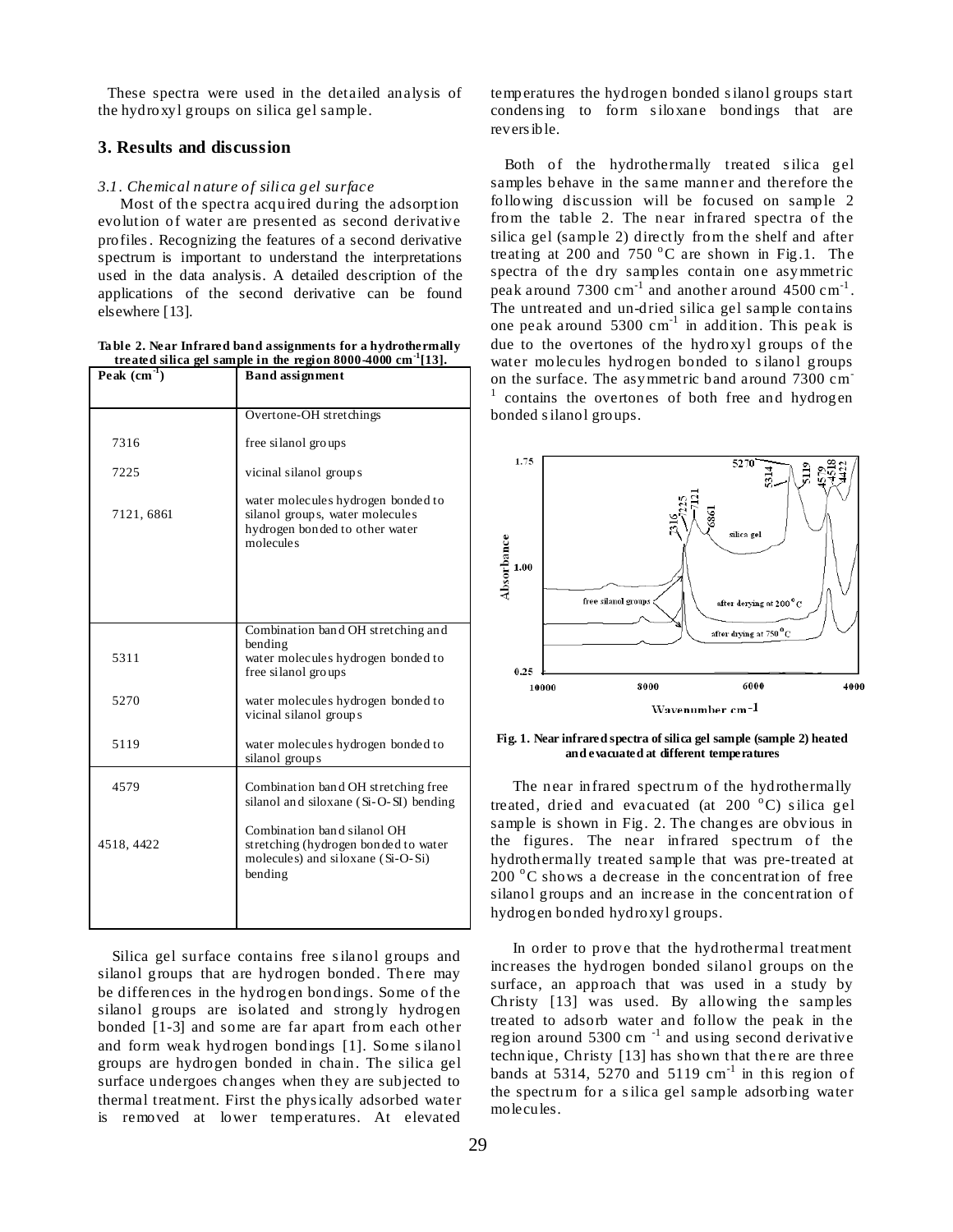

**Fig. 2. Near infrared spectrum of hydrothermally treated silica gel sample**



**Fig. 3. Near infared spectra acquired in the region 5500-5000 cm-1 during the adsorption evolution of water molecules**

The NIR bands appearing at 5314 and 5270 indicate the presence of water molecules in two different environments, one with slightly stronger hydrogen bonding and one with weaker or no hydrogen bonding compared to hydrogen bonding of water molecules in liquid water [13]. The peaks appearing in the regions 7600-6800 and 4800-4200  $\text{cm}^{\text{-1}}$  can also give some additional information regarding the changes taking place.

# *3.2 Adsorption evolution o f water molecules on silica gel surface of the hydrothermally treated sample pre treated at 200 <sup>o</sup>C*

The near infrared spectral data of the hydrothermally treated and dried s ilica gel sample contain three sets of peaks like the untreated (dried) silica gel sample. The band assignments of the functional groups on a hydrothermally treated s ilica geer l sample are given in Table 2. One set appears in the region  $7600-6800$  cm<sup>-1</sup> indicating the overtone of the free and hydrogen bonded s ilanol OH groups ,



**Fig. 4. A sketch showing the silica gel surface before and after hydrothermal treatment**

overtones of the symmetric and antisymmetric stretches of the OH groups of water adsorbed onto the silica gel surface. The second set appears in the region  $5600-5000$  cm<sup>-1</sup> indicating the combination absorption of the OH stretching and bending fundamentals of the water molecules hydrogen bonded to silanol groups. The third set appears in the region 4800-4200 indicating the combination bands of the silanol OH stretching and siloxane (Si-O-Si) stretching vibrations.

## *3.3 Spectral region 5600 -5000 cm-1*

Second derivative near infrared spectra of the dry silica gel sample (heated at 200ºC) and the hydrothermally treated (and dried) sample equilibrated with surrounding air are shown in th e region 5550-5000  $cm^{-1}$  (Fig. 3). The band at the lower wave number  $(5270 \text{ cm}^{-1})$  appears and grows first and then the band at the higher wave number  $(5314 \text{ cm}^{-1})$ evolves and grows. The measurements were made until there is apparently no change in the bands . The near infared spectra measured on untreated s ilica gel sample has intense peak at  $5314 \text{ cm}^{-1}$ . The peak at  $5270 \text{ cm}^{-1}$  is less intense compared to the peak at 5314  $cm<sup>-1</sup>$ . Christy [13] has proved that the peak at 5270 cm<sup>-1</sup> was due to hydrogen bonded silanol groups. The near infared spectra of the hydrothermally treated silica gel sample measured during the adsorption of water molecules results in the peaks at 5314 and 5270  $cm<sup>-1</sup>$  with completely different proportionalities than the peaks in the NIR spectrum of the untreated s ilica gel sample. The peak at  $5270 \text{ cm}^{-1}$  is more intense than the peak at  $5314 \text{ cm}^{-1}$ . When the hydrothermally treated silica gel sample was heated to  $750\degree$ C and the adsorption of water molecules followed by us ing near infrared measurements, no absorption peak appeared at  $5270 \text{ cm}^{-1}$ . This is an indication that the peak at 5270  $cm^{-1}$  is purely from adsorption of water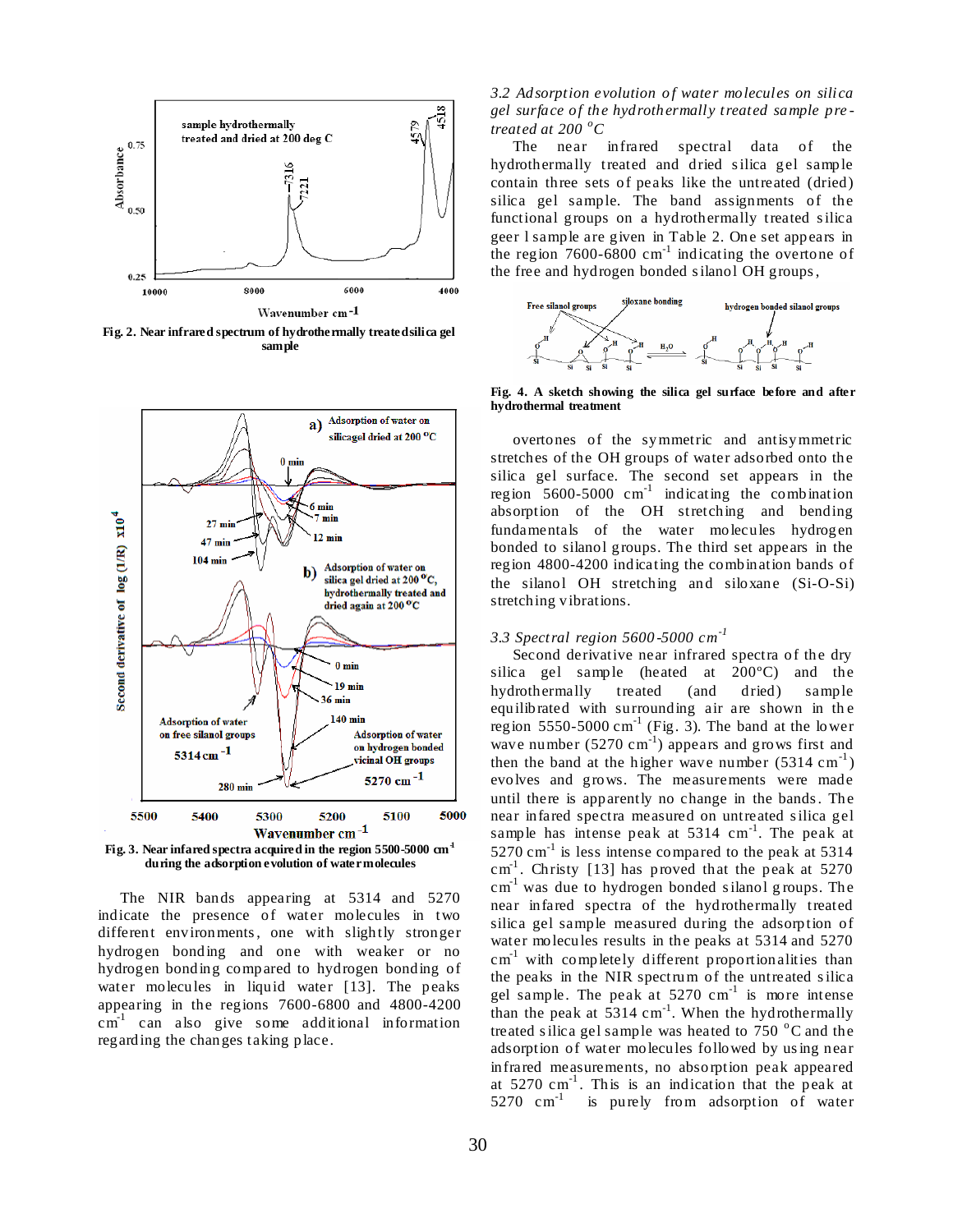molecules by the hydrogen bonded vicinal s ilanol groups.



**Fig. 5. Near infared spectra acquired in the region 7450-67500 cm-1 during the adsorption evolution of water molecules**

The heat treatment at  $750\degree\text{C}$  removes the hydrogen bonded sillanol groups on the surface [1, 14]. This fact proves that the hydrothermal treatment of s ilica gel sample increases the concentration of hydrogen bonded surface s ilanol groups . The newly formed s ilanol groups engage into hydrogen bonding with neighbouring silanol groups (Fig. 4). This is the reason for the decrease in intens ity of the peak at  $5314 \text{ cm}^{-1}$ .

The peak at  $5270 \text{ cm}^{-1}$  is slightly broader than the peak at  $5314 \text{ cm}^{-1}$ . However, the intensities of the peaks can be compared. The ratio of the peaks at 5270  $\text{cm}^{\text{-1}}$  to 5314 cm<sup>-1</sup> of the most intense peaks in Fig. 3. The ratio is 0.71 for the untreated silica gel sample and 3.00 for the hydrothermally treated sample. The results prove that the hydrogen bonded s ilanol groups on the surface increase several folds. The degree of formation of the hydrogen bonded s ilanol groups may vary depending on the way the hydrothermal treatment was carried out. The results are in support of De Boer's hypothes is [7].



*3.4. Spectral regions 7500-7000 cm-1 and 4800-4200 cm -1*

Near infrared spectra measured in these regions for the adsorption evolution of water molecules are shown in Figures 5 and 6 respectively. The Figures clearly show the differences in the adsorption of water molecules by untreated and hydrothermally treated samples. Second derivative spectra of the evolution of water adsorption on the surface of the dry shelf s ilica gel sample is shown in the region  $7500-7000$  cm<sup>-1</sup> in Fig. 5. The progress of adsorption evolution of water on the surface is evidenced by the decrease in intensity of the absorption due to free silanol OH groups at  $7316 \text{ cm}^{-1}$  and appearance of the bands at  $7121$  and  $6861$  cm<sup>-1</sup> due to the adsorption of water molecules on the silica gel surface. The band at 7225  $cm^{-1}$  is due to the hydrogen bonded silanol groups on the surface.

The peak appearing in the region *4800-4200 cm-1*  contains three bands (Fig. 6). The first band at 4579  $cm<sup>-1</sup>$  is arising due to the combination frequency of the OH fundamental and siloxane stretching vibrations. The intens ity decreases with increas ing water molecular adsorption. The decrease is evident in both untreated and hydrothermally treated samples.